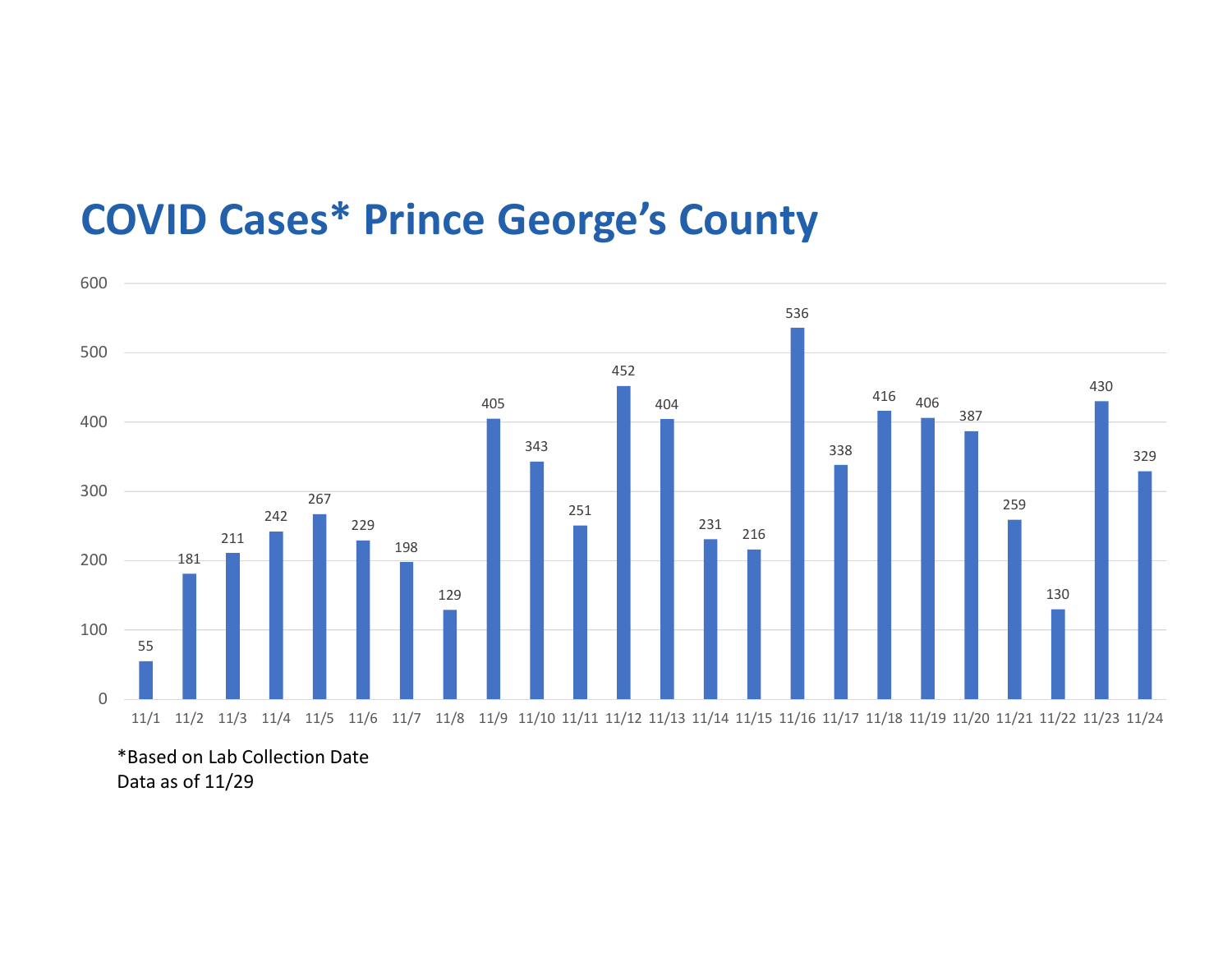## COVID Average Daily Case Rate\* (last 14 days)

Prince George's County Average New Cases per 100,000 population



\*Based on Lab Collection Date Data as of 11/29